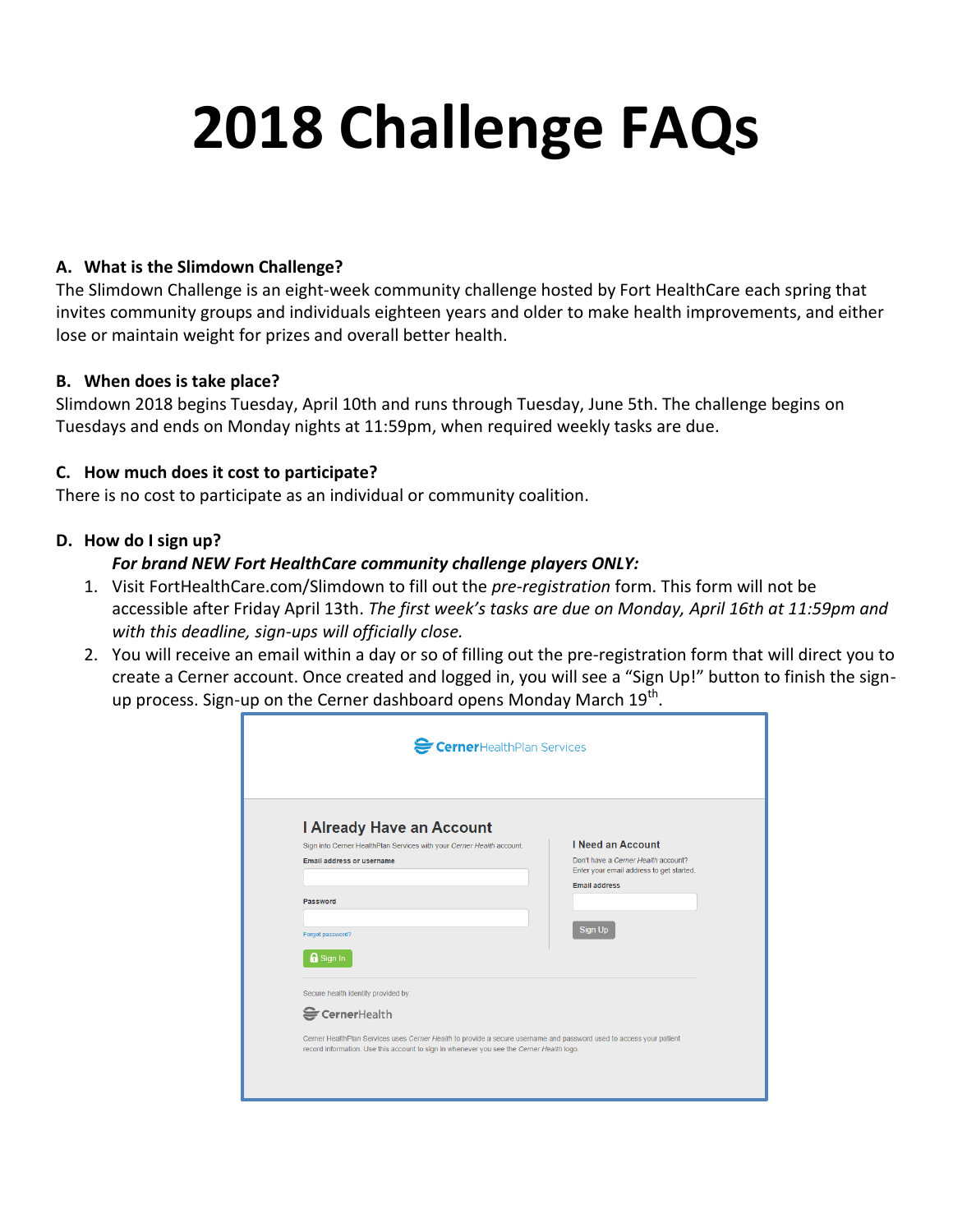

## *For RETURNING players, including Fort HealthCare wellness program employees:*

Sign-up on the Cerner dashboard opens Monday March 19th. Visit [FortHealthCare.MyCernerWellness.com](http://forthealthcare.mycernerwellness.com/) to log in to your existing account. Once logged in, you will see the "Sign Up!" button in the middle of your dashboard.

## **E. By when do I need to be signed up?**

Pre-registration is open at *FortHealthCare.com/Slimdown* for NEW players through Friday, April 13<sup>th</sup>. Sign-up on the Cerner dashboard for ALL players will open on Monday March 19th through Monday, April 16th. There is a one-week grace period applied in the case of late sign-ups. This is acceptable as long as pre-registration is complete by April 13th, a Cerner account is created, and the first week's required tasks are completed by Monday, April 16th at 11:59pm.

#### **2018 Challenge Timeline**

- 1. March 19<sup>th</sup>-April 13th Pre-registration is open at FortHealthCare.com/Slimdown for NEW players.
- 2. March 19<sup>th</sup>-April 16th Sign-up is open on the Cerner dashboard for ALL players. A one-week grace period is applied to allow for late sign-up after the challenge begins.
- 3. March 26<sup>th</sup>-April 9<sup>th</sup> Slimdown Weigh-ins available at Fort Hospital or Coalition locations
- **4. April 10th – Challenge begins!**
- 5. Eight weeks of challenge Weekly tasks (below) due Mondays at 11:59pm Weekly prizes awarded
- 6. June 4-5<sup>th</sup> Slimdown Weigh-outs available at Fort Hospital or Coalition locations
- **7. June 5th – Challenge ends**
- 8. June 8th Grand prizes awarded

# **F. I'm having issues creating an account. What should I do?**

If you're a new player and haven't participated in past Fort HealthCare community challenges, please fill out the pre-registration form at FortHealthCare.com/Slimdown FIRST. Then you will receive an email with further instructions on how to create a Cerner account. If you already completed this step and are stuck in the account creation process, you may have provided incorrect information on the pre-registration form (incorrect date of birth and/or first and last name); it happens. Please call 920-568-5475 if you believe that is why you are not able to create your account.

#### **G. Do I have to be a part of a team to participate?**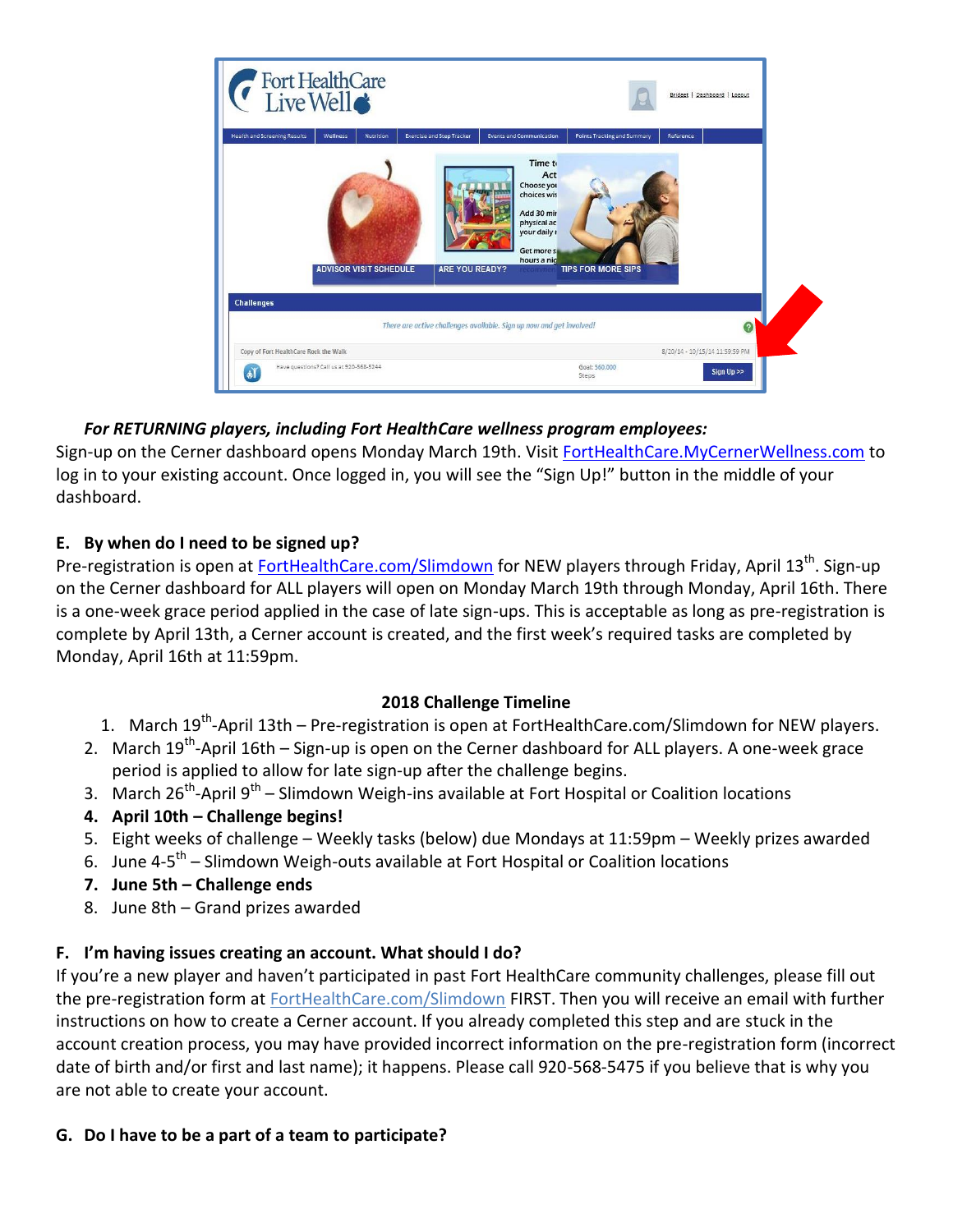Yes. You will just need to indicate the group with which you would like to participate on the pre-registration form, whether a local business, community coalition, or 'other'. All locations are open. Joining one location over the other does not affect your chances in the competition as you will be tracking your own steps and activity.

#### **H. Why are there teams if the challenge is based on individual performance?**

'Locations' are created for local coalitions and corporations to recruit members and to see which location produces the most exercise over the eight-week period. If you do not affiliate with either group, you may indicate 'other'.

**I. If my corporation, coalition, or community group is not listed on the pre-registration form but wants to join, what do I have to do?**

Call 920-568-5475 by Friday, April  $13^{th}$ .

#### **J. What do I have to do throughout the eight weeks?**

- 1. Log a weight, using any scale.
- 2. Read the weekly education.
- 3. Complete the quiz/survey.



\*Important: Tasks will be highlighted if they still need to be completed. If you do not achieve these goals each week, you will not be eligible for the grand prize. If you miss one week but complete the goals for all following weeks, you will still be eligible for the following weeks' prizes. Your dashboard will be updated each week with new education and quizzes as well as announcements of top competitors from the previous week. The 'week' runs from Tuesday morning at 12am through Monday night at 11:59pm. Required tasks are due by 11:59pm on Monday night to be eligible for prizes.

#### **K. What will the challenge look like?**

Slimdown Challenge will take place online via the Cerner dashboard. If you have any further questions on how to participate via the dashboard, please call 920-568-5475.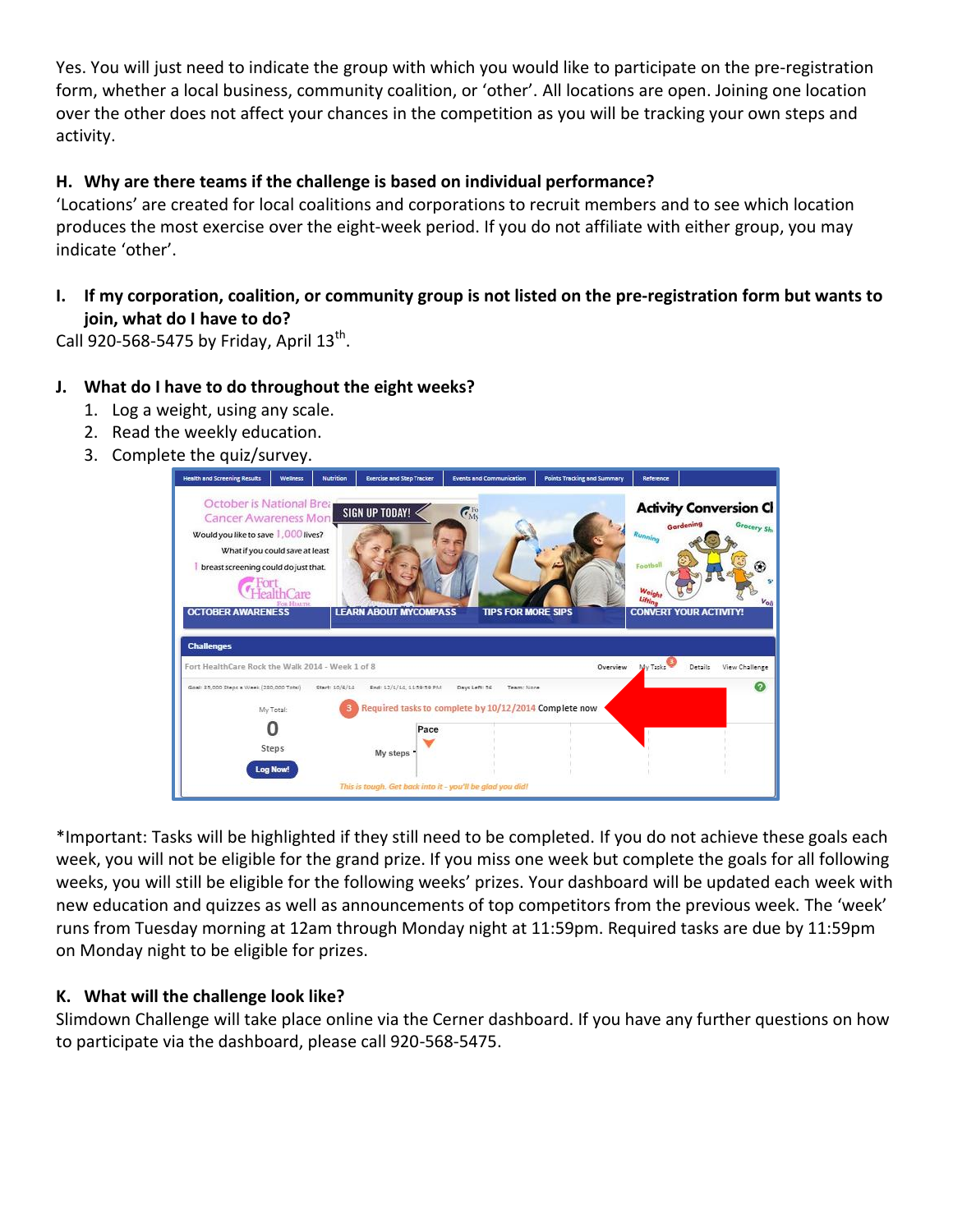| Fort HealthCare                                                                                                                                   | Bridget   Dashboard   Logout                                         |  |
|---------------------------------------------------------------------------------------------------------------------------------------------------|----------------------------------------------------------------------|--|
| <b>Health and Screening Results</b><br><b>Exercise and Step Tracker</b><br><b>Events and Communication</b><br><b>Wellness</b><br><b>Nutrition</b> | Points Tracking and Summary<br>Reference                             |  |
| ARE YOU READY TIPS FOR MORE SIPS<br><b>ADVISOR VISIT SCHEDULE</b><br><b>Challenges</b>                                                            |                                                                      |  |
| Copy of Fort HealthCare Rock the Walk                                                                                                             | <b>Comment Board</b><br><b>Details</b><br>My Position<br>My Location |  |
| Goal: 560,000 Steps<br>Start: 8/20/14<br>End: 10/15/14, 11:59:59 PM<br>Days Left: 56                                                              | €                                                                    |  |
| My Total:<br>Pace<br>2,150<br>My steps<br>Steps<br>93,333 steps<br>186,667 steps<br>0 steps                                                       | 373,333 steps<br>466,667 steps<br>560,000 steps<br>280,000 steps     |  |
| Log Now!<br>This is tough. Get back into it, you'll be glad you did!                                                                              |                                                                      |  |

**1. Read through the weekly education materials.** Will be featured each week in the challenge toolbar (below).

#### **2. Complete the online quiz.**

Will be featured each week in the challenge toolbar (below).



You will have access to all other features of the Cerner Wellness dashboard throughout the eight weeks of the Challenge. Let us know what you think!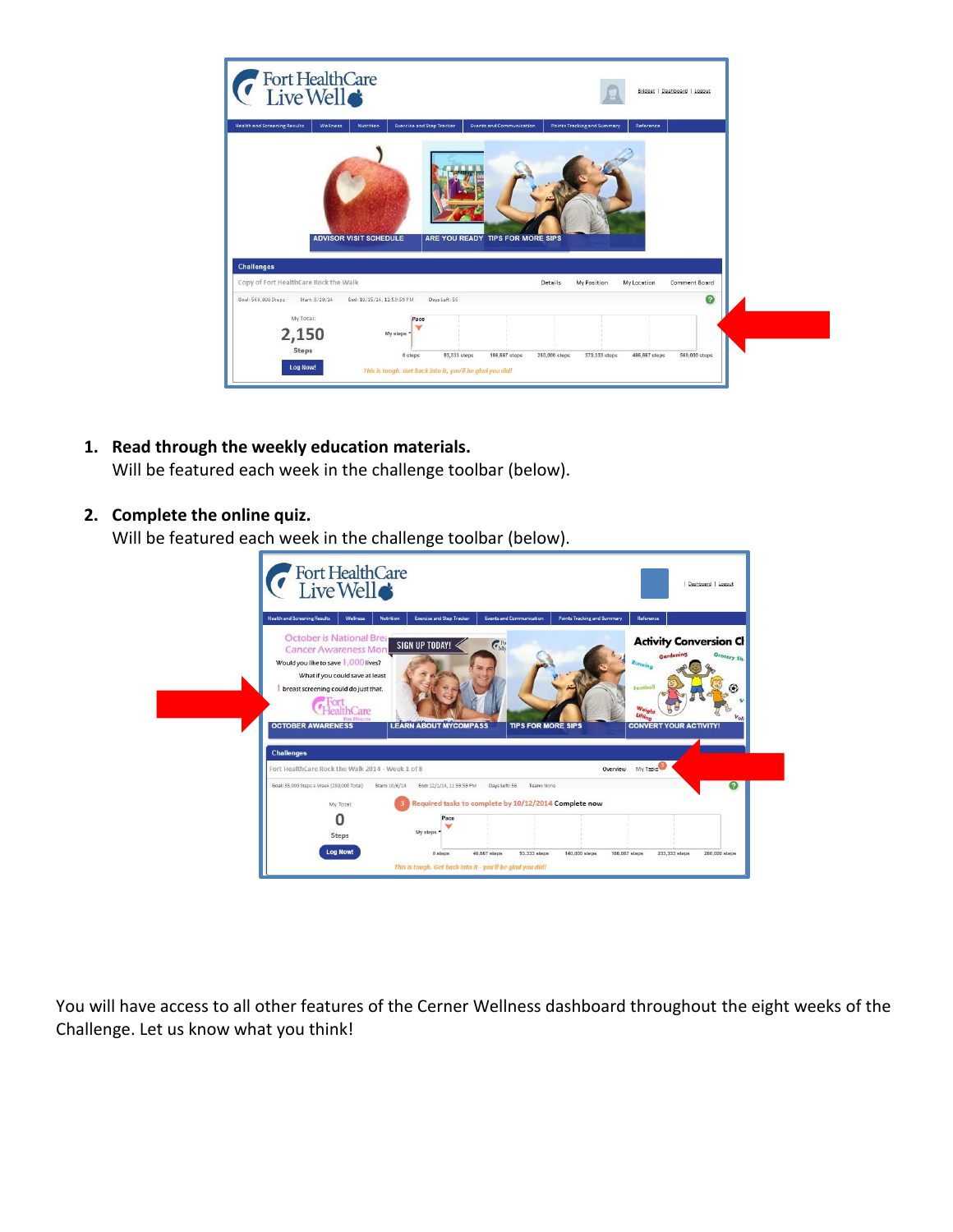

#### **L. Is there a way to interact with other players?**

Yes, the 'Comment Board' feature is a great place to add a comment about the challenge and your progress or to encourage others throughout the challenge. To access the 'Comment Board', click 'View Challenge' in the challenge toolbar.

**M. On my challenge toolbar it says "Team: None", I thought I signed up as a part of a coalition/corporation?** Disregard this message on your toolbar. Technically, you signed up as a part of a 'location' as this challenge is considered 'location-based' rather than 'team-based'. You are in fact a part of a 'location', but it is showing up that you are not a part of a 'team'; that's ok! Click 'View Challenge' on your toolbar and you can see standings based on your and your location's performance. Depending on how many minutes of exercise you have entered thus far, you should be listed under your location, and if you are not, then you may not be in the top 50 of your location yet, so get your minutes up!

**N. If I miss the deadline on Monday nights to complete my tasks, will I be able to still take the quiz and be eligible for prizes if I email or call Fort HealthCare?** 

No, you will not be eligible for the grand prize. However, you will be eligible for all other weekly prizes if you complete all tasks for all following weeks as required.

#### **O. Where can I see how other participants and teams are doing?**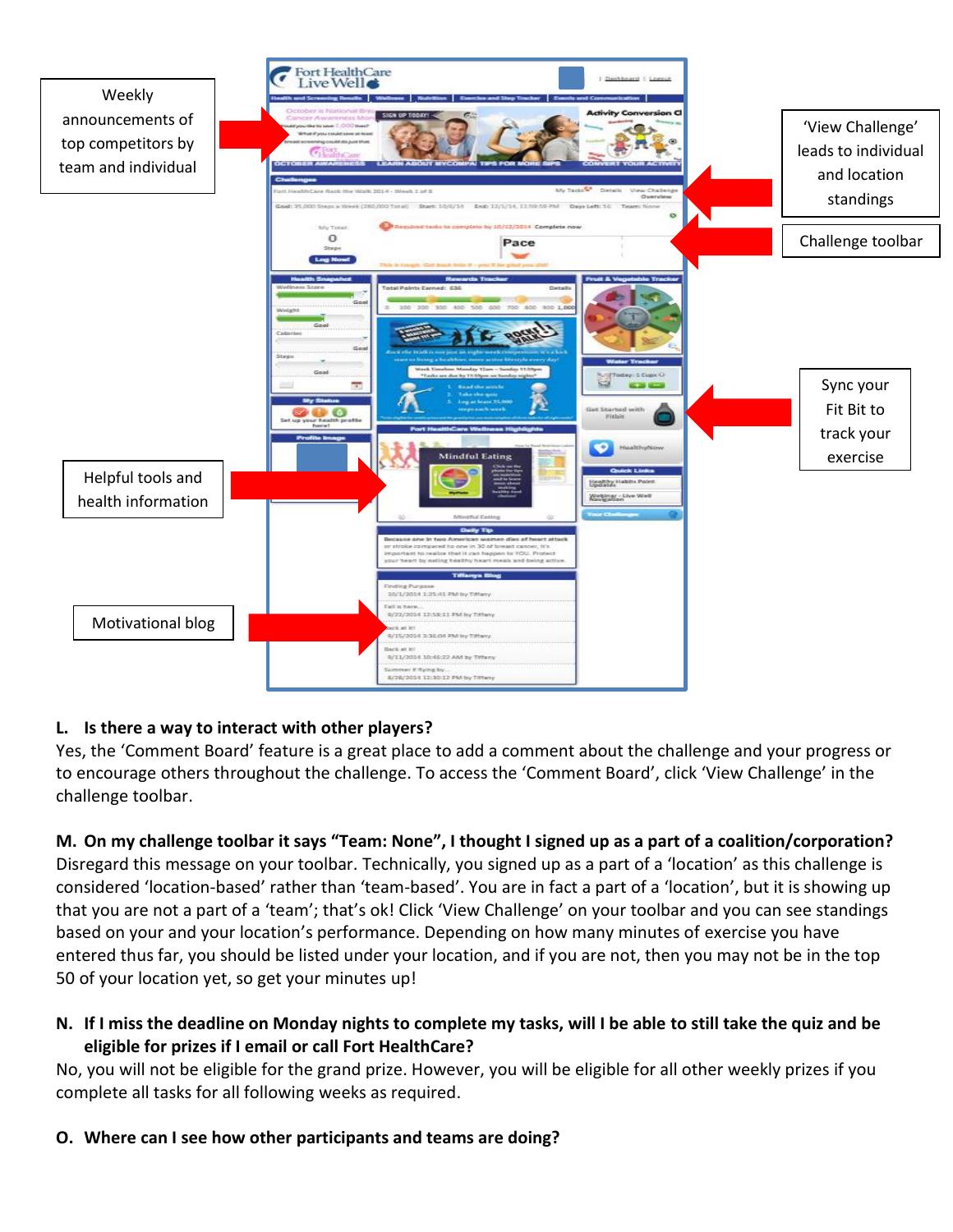In the challenge toolbar, click 'View Challenge' and you will have access to the 'Standings' based on individual and location performance up to the top 50 participants.



#### **P. How do I add a display name to show my name in the standings?**

Click the avatar or person image on the top right of the screen. Then click 'Edit Profile' and fill in an appropriate name in the 'Display Name' box. Click 'Save' at the bottom of the screen. Your name will now appear next to your total number of steps in the challenge standings.

| Fort HealthCare                       |                                  |                                  |                                 |             |                                    |
|---------------------------------------|----------------------------------|----------------------------------|---------------------------------|-------------|------------------------------------|
| <b>Nutrition</b>                      |                                  |                                  |                                 | Reference   |                                    |
|                                       |                                  |                                  |                                 |             |                                    |
| <b>ADVISOR VISIT SCHEDULE</b>         | ARE YOU READY TIPS FOR MORE SIPS |                                  |                                 |             |                                    |
| Copy of Fort HealthCare Rock the Walk |                                  | <b>Details</b>                   | My Position                     | My Location |                                    |
| End: 10/15/14, 11:59:59 PM            | Days Left: 56                    |                                  |                                 |             | Comment Board<br>ℯ                 |
|                                       |                                  | <b>Exercise and Step Tracker</b> | <b>Events and Communication</b> |             | <b>Points Tracking and Summary</b> |

#### **Q. Will I be able to receive a report based on how my location's participants are doing?**

No, however, you may receive this if you are a sponsored business for the event. An alternative would be to click 'View Challenge' on the challenge toolbar, then click 'My Location', and 'Statistics' to see the top 50 participants and their exercise minutes based on your location. You may also request the email addresses of your participants to communicate with them and distribute your own prizes.

#### **R. What are the prizes?**

Prizes are or will be listed at FortHealthCare.com/Slimdown

#### **S. Where can I find answers to questions that are not listed?**